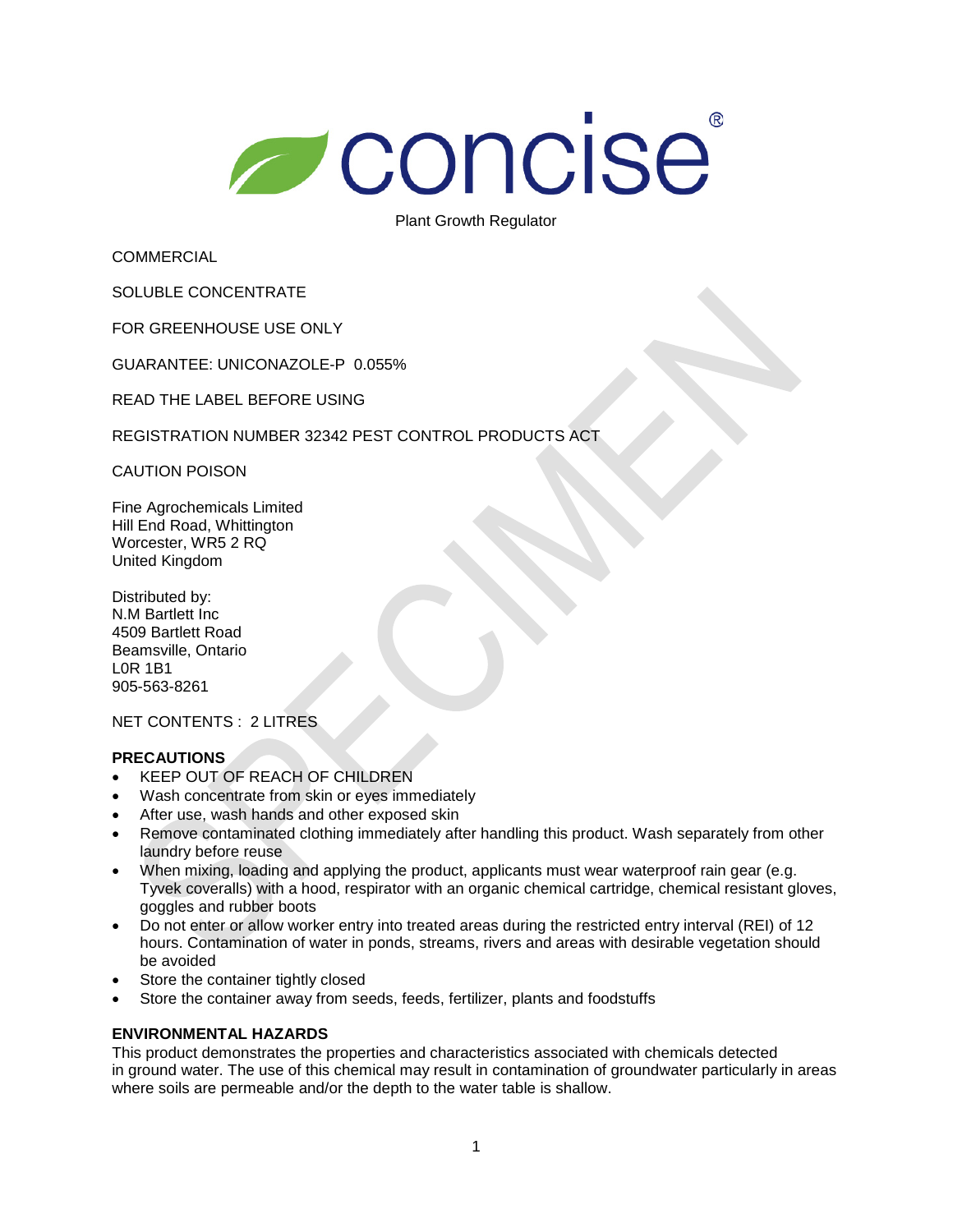## **FIRST AID**

**If swallowed**: Call a poison control centre or doctor immediately for treatment advice. Have person sip a glass of water if able to swallow. Do not induce vomiting unless told to do so by a poison control centre or doctor. Do not give anything by mouth to an unconscious person.

**If on skin or clothing**: Take off contaminated clothing. Rinse skin immediately with plenty of water for 15–20 minutes. Call a poison control centre or doctor for treatment advice.

**If inhaled**: Move person to fresh air. If person is not breathing, call 911 or an ambulance, then give artificial respiration, preferably by mouth –to-mouth if possible. Call a poison control centre or doctor for further treatment advice

**If in eyes**: Hold eye open and rinse slowly and gently with water for 15–20 minutes. Remove contact lenses, if present, after the first 5 minutes, then continue rinsing eye. Call a poison control centre or doctor for treatment advice.

Take container, label or product name and Pest Control Product Registration Number with you when seeking medical attention.

Note to Physicians: Emergency Information – call 1-800-892-0099

### **TOXICOLOGICAL INFORMATION**: Treat symptomatically

### **NOTICE TO USER**

This pest control product is to be used only in accordance with the directions on the label. It is an offence under the Pest Control Products Act to use this product in a way that is inconsistent with the directions on the label. The user assumes the risk to persons or property that arises from any such use of this product.

# **DIRECTIONS FOR USE**

### **IMPORTANT NOTES**

- Concise is an extremely active plant growth regulator. Avoid excessive doses by exercising care when diluting and applying the product. Overdosing could result in plant retardation and other adverse effect on flowering, plant appearance and marketability. Avoid spray drift onto non-target species.
- Apply to well watered, vigorously growing plants. Do not mix with other products such as pesticides, fertilizers, or adjuvants.

### **PRECAUTIONS**

- FOR GREENHOUSE USES ONLY
- Do not apply Concise in a manner inconsistent with the recommendations on the label.
- Do not use in greenhouses with soil floors consisting of sand or sandy loam soil.
- Do not reuse soil from plants treated with Concise.
- Do not use on cranesbill geranium *(Geranium spp.)*
- Concise is recommended to be applied during morning or late afternoon hours.
- Do not allow effluent or runoff from greenhouses containing this product to enter lakes, streams, ponds or other waters.
- Concise retards elongation almost immediately after application. Assessment of rate response can often be made about one week after treatment
- For Poinsettias and Chrysanthemums only, if response is inadequate after the initial application within the recommended rate range, a repeat application can be made.
- Differences in plant response to Concise due to plant surface area in relation to soil surface area are possible
- Within the recommended rates of use, there can be differences in response at extreme high or low temperature rates. A higher rate may be required at high temperatures than at low temperatures to achieve the same effect.
- Do not apply this product using fogging equipment (handheld or automated), or using handheld mist blowers/airblast equipment.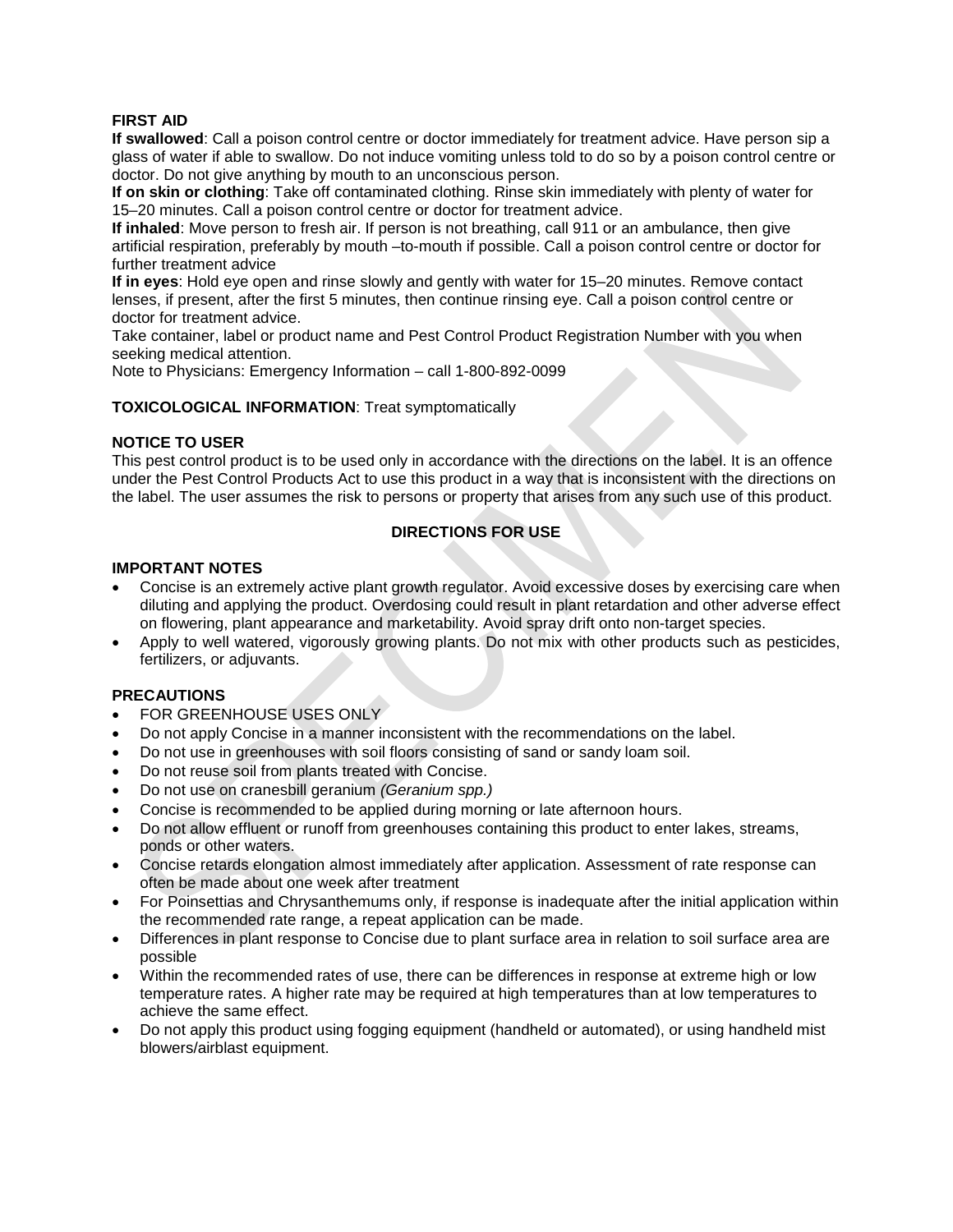### **GENERAL INFORMATION**

Concise can be used to reduce plant height by limiting internode elongation through the inhibition of gibberellin synthesis. The product retards the growth of Poinsettias, Chrysanthemums, Easter Lilies, Geranium and Bedding Plant Species. Dilute with water according to the directions below. Apply as foliar spray with standard spray equipment.

Effective dose is strongly dependent on the application volume. Rates expressed are based on a spray volume of 2 litres applied uniformly to 10 square metres of bench area. For best response, use low pressure and larger pressure droplets.

Cultural and environmental factors such as growing media, water/fertiliser management, temperature, light, relative day and night temperatures, and growing house composition influence the plant response to Concise. First time users of Concise should treat a limited number of plants at the lowest recommended rate. Adjust rates within the recommended rate range as required for best effect. For any given rate, the effect of temperature can be significant. Within the recommended rate range, a higher rate may be required at higher temperatures than at lower temperatures for the same effect.

Concise has been tested on a limited range of cultivars. Plant response to Concise is strongly influenced by genetic background. First time users of Concise should treat a limited number of plants at the lowest recommended rate, observe plant response and make rate adjustments accordingly.

### **POINSETTIA**

Apply Concise as a foliar spray when lateral shoots are 3.5 to 5.0 cm in length (about 10 to 14 days after pinching). Use a rate of 4 to 16 ml/l (2-8 ppm) and apply uniformly at a spray volume of 2 litres per 10 square meters of bench area. Apply one or two treatments at 7 day intervals until the desired growth characteristics are achieved. Bract size and diameter may be slightly reduced with treatment, and days to flowering may be delayed. Multiple applications of the lower label rate may provide more satisfactory response. Applications later in the season (after short-day initiation) may have negative effects on bract size, plant quality, and marketability. DO NOT APPLY TO POINSETTIAS AFTER INITIATION OF SHORT DAYS.

### **CHRYSANTHEMUMS**

Concise can be applied to pot Chrysanthemums as well as hardy Chrysanthemums. Use as a foliar spray 7-14 days after pinching when the length of the breaks is 3.5 to 5.0cm. Use a rate of 10 -20 ml/l (5- 10ppm) and apply uniformly in a spray volume of 2 litres per 10 square meter of bench area. A single repeat spray can be applied 7-21 days after the initial application to increase the level of growth reduction.

Multiple applications may have more effect than the same amount of product applied as a single treatment. A solution of 40ml/l (20ppm) can be applied in a spray volume of 2 litres per 10 square meters of bench area, but DO NOT make a repeat application following the 20ppm spray.

### **EASTER LILIES**

Apply Concise as a foliar spray when shoots are 7.5 cm tall. Use a rate of 6-60ml/l (3-30 ppm) and apply uniformly in a volume of 2 litres per 10 square metres of bench area. A single repeat spray of 3-5 ppm may be applied 2-3 weeks after initial spray of 3-5 ppm. DO NOT make a repeat application following a spray of greater than 5 ppm. Avoid late-season application. Insufficient height reductions may result following application of Concise to Nellie White Easter lilies grown under zero or negative DIF (day temperatures the same as or lower than night temperatures)

NOTE: Easter lilies that have been treated with Concise may have lower requirement for water.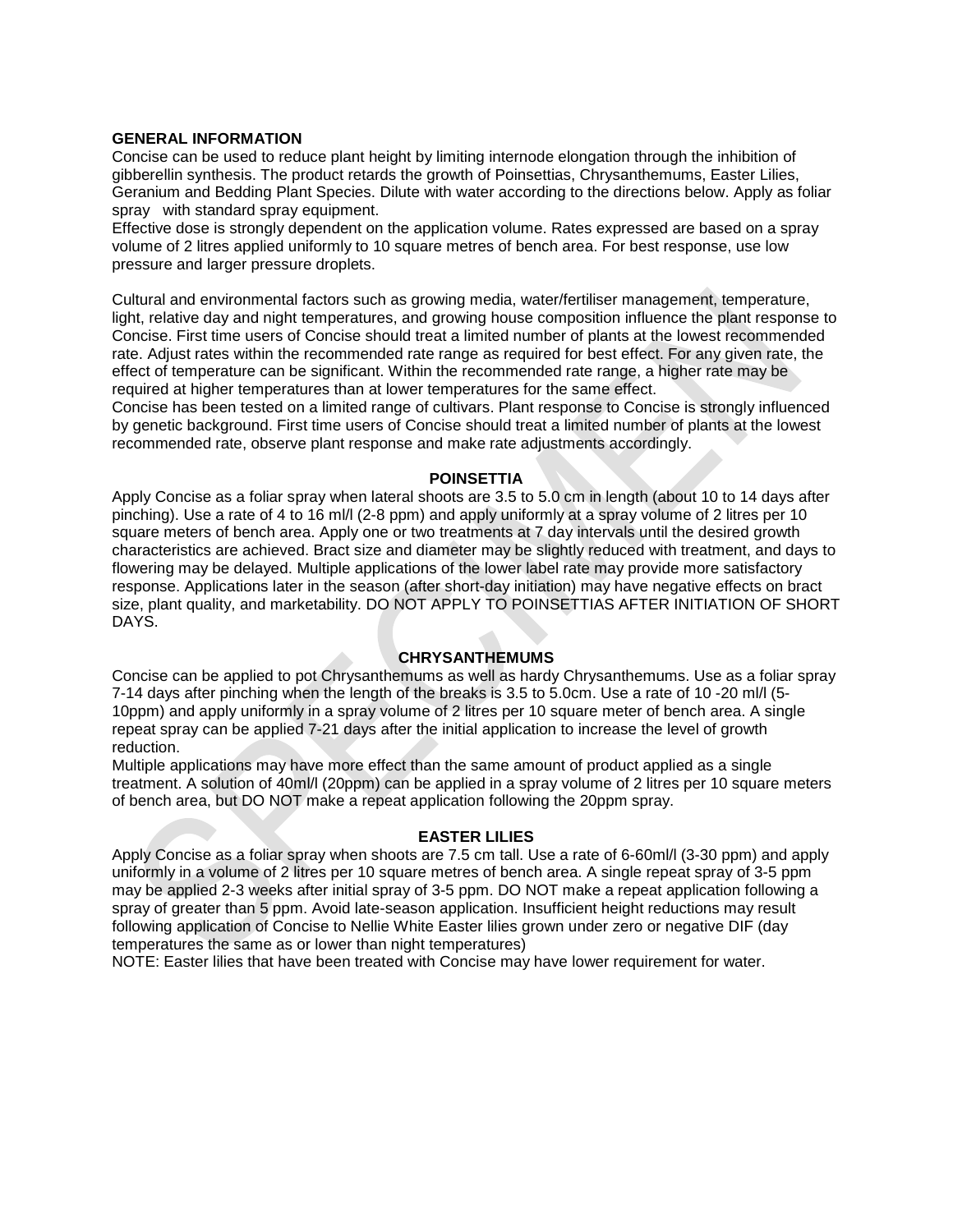### **GERANIUM AND BEDDING PLANT SPECIES**

Apply as a foliar spray. Geranium and bedding plant species for which Concise is acceptable with stated restrictions

| Host species                     | Acceptable rate   | Acceptable          | Acceptable application   |
|----------------------------------|-------------------|---------------------|--------------------------|
|                                  | (ppm              | maximum number      | timing*** (plant height) |
|                                  | uniconazole-P)*   | of applications**   |                          |
| Bedding plants                   |                   |                     |                          |
| Celosia (Celosia plumose)        | $2.5 - 10$        | $\overline{2}$      | 5-10 cm                  |
| Coleus (Coleus sp.)              | $5 - 10$          | 1                   | 2-5 cm                   |
| Impatiens (Impatiens             | $2.5 - 10$        | $\overline{2}$      | 3-10 cm                  |
| walleriana or I. balsamina)      |                   |                     |                          |
| Marigold (Calendula officinalis, | $5 - 15$          | $\overline{2}$      | 5-10 cm                  |
| Tagetes erectus, T. patula and   |                   |                     |                          |
| T. signata)                      |                   |                     |                          |
| Pansy (Viola wittrockiana)       | $1-6$             | 1 if >3ppm was      | 3-5 cm                   |
|                                  |                   | applied 2; both     |                          |
|                                  |                   | applications of 1-  |                          |
|                                  |                   | 3ppm                |                          |
| Periwinkle (Vinca minor)         | $1 - 3$           | $\overline{2}$      | 5-10 cm                  |
| Petunia (Petunia hybrid)         | 10-30             | $\mathbf{1}$        | 2-5 cm                   |
| Salvia (Salvia splendens, S.     | $1 - 10$          | $\overline{2}$      | 3-10 cm                  |
| horminum, S. farinacea, S.       |                   |                     |                          |
| coccinea and S. sclarea)         |                   |                     |                          |
| Snapdragon (Antirrhinum          | 10-30             | 1 if $>15$ ppm was  | 5-10 cm                  |
| majus)                           |                   | applied 2; both     |                          |
|                                  |                   | applications of 10- |                          |
|                                  |                   | 15 ppm              |                          |
| Viola (V.tricolor, V. cornuta    | $1 - 5$           |                     | 2-5 cm                   |
| and V.williamsii)                |                   |                     |                          |
| Geranium (Zonal: Pelargonium     | 2-4 if grown      | $\overline{2}$      | 2-4 ppm on seed          |
| hortorum, and Ivy:               | from seed; 2-8 if |                     | geraniums when plant     |
| Pelargonium peltatum)            | vegetatively      |                     | height is 5 -16 cm. For  |
|                                  | propagated        |                     | vegetatively propagated  |
|                                  |                   |                     | geranium, apply 2-8      |
|                                  |                   |                     | ppm to cuttings once     |
|                                  |                   |                     | rooting is established   |
|                                  |                   |                     |                          |

\*Concise is extremely active at very low rates. Growers are advised to start with lower rates for younger seedlings. Apply only by foliar spray.

\*\* To some crops (as indicated), a second application may be made as required, but no earlier than 7 days after the first application.

\*\*\* The application timing proposed was 5-16 cm height for all proposed bedding plant species. The application timing shown in this column was supported by the submitted data, however, the applicant and registrant may further restrict the application timing, but only within the accepted application window.

### **PROHIBITIONS**

# **STORAGE AND DISPOSAL**

Do not contaminate water, food or feed by storage, disposal or cleaning of equipment. Open dumping is prohibited.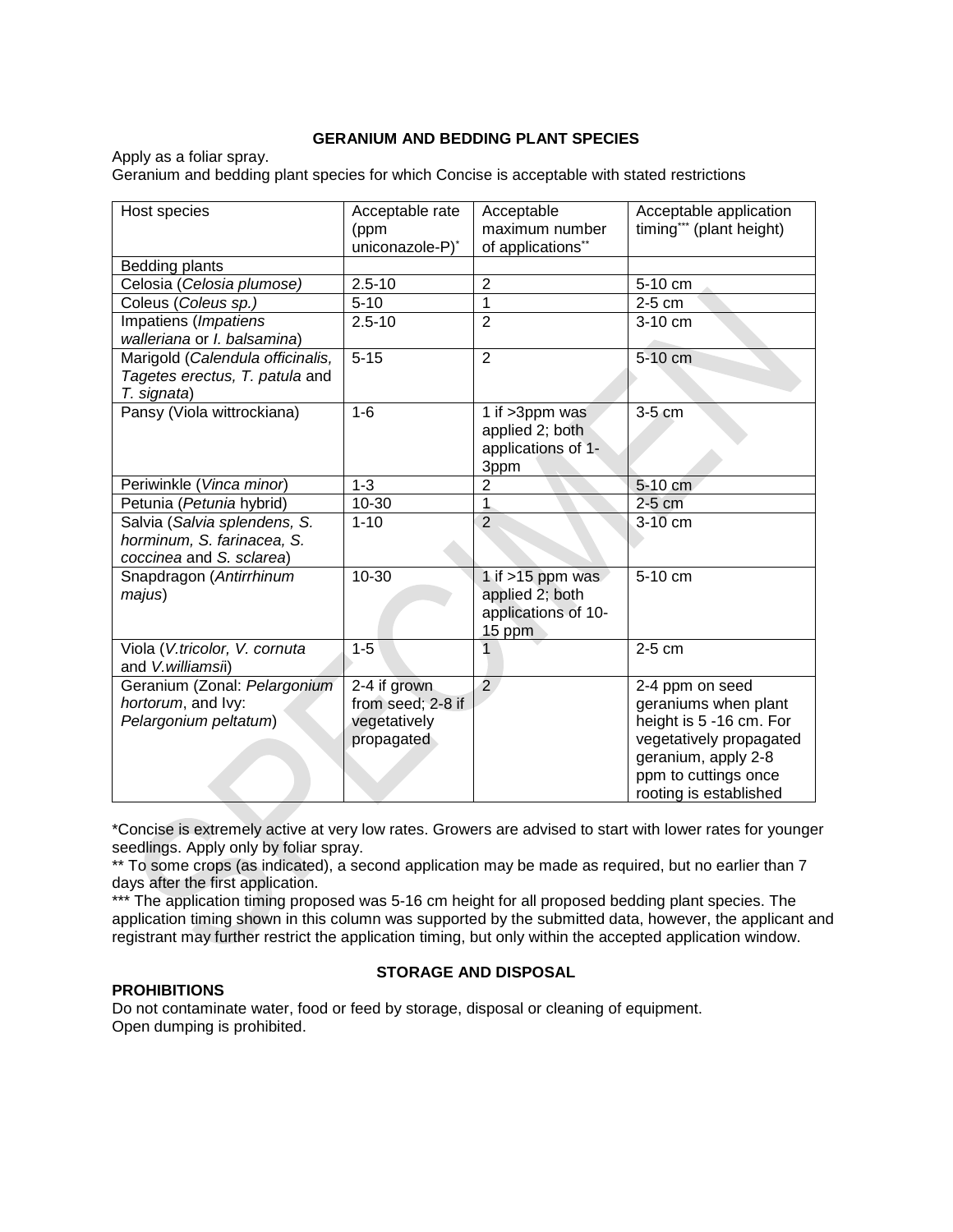# **STORAGE**

Keep pesticide in original container. Do not put concentrate or dilute solutions into food or drink container. Store in cool, dry and well ventilated place away from seed, feed, fertilizer or other pesticides. Do not store diluted spray.

### **DISPOSAL**

- 1. Triple- or pressure-rinse the empty container. Add the rinsings to the spray mixture in the tank.
- 2. Follow provincial instruction for any required additional cleaning of the container prior to its disposal.
- 3. Make the empty container unsuitable for further use.
- 4. Dispose of the container in accordance with requirements of the province
- 5. For information on disposal or unused or unwanted product, contact the manufacturer or the provincial regulatory agency. Contact the manufacturer and the provincial regulatory agency in the event of a spill and for clean-up activities.

Concise is a trademark of Fine Agrochemicals Limited

PMRA 9/29/17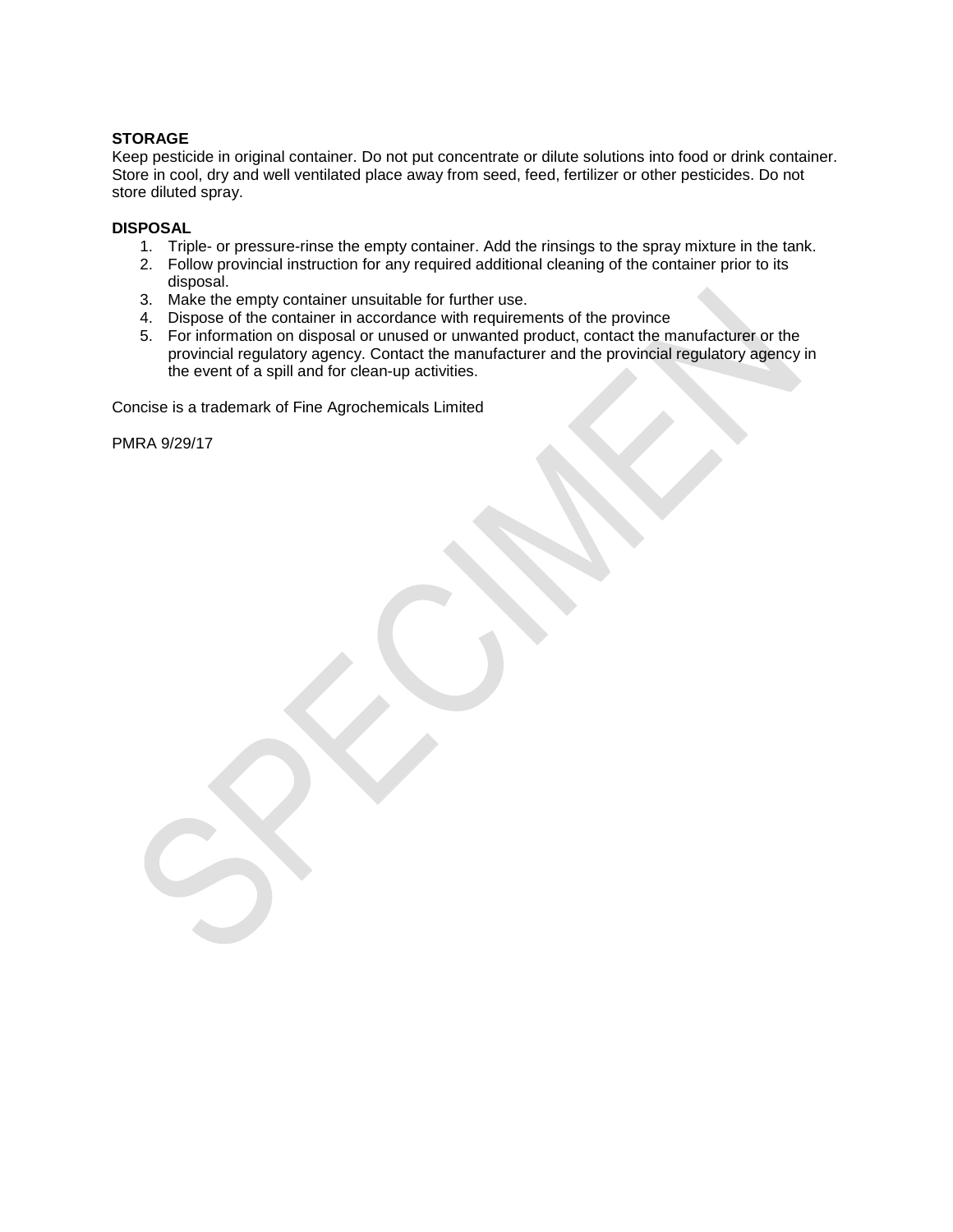# Concise

Régulateur de croissance des plantes

**COMMERCIAL** 

CONCENTRÉ HYDROSOLUBLE

POUR USAGE EN SERRE SEULEMENT

GARANTIE : UNICONAZOLE-P......0,055 %

LIRE L'ÉTIQUETTE AVANT L'UTILISATION

NUMÉRO D'HOMOLOGATION 32342 LOI SUR LES PRODUITS ANTIPARASITAIRES

ATTENTION POISON

Fine Agrochemicals Limited Hill End Road, Whittington Worcester, WR5 2RQ Royaume-Uni

Distribué par: N.M Bartlett Inc 4509 Bartlett Road Beamsville, Ontario L0R 1B1

CONTENU NET : 1 - 10 LITRES

# **PRÉCAUTIONS**

- GARDER HORS DE LA PORTÉE DES ENFANTS
- Enlever immédiatement le concentré par lavage de la peau ou des yeux.
- Après l'usage, se laver les mains et toute autre partie du corps exposée.
- Retirer tout vêtement contaminé immédiatement après avoir manipulé ce produit. Laver séparément des autres vêtements avant de les réutiliser.
- Pendant le mélange, le chargement et l'application du produit, porter des vêtements imperméables (par exemple une combinaison de Tyvek) avec un capuchon, un respirateur avec cartouche filtrante, des gants résistant aux produits chimiques, des lunettes protectrices et des bottes en caoutchouc.
- Ne pas pénétrer ou permettre l'accès aux travailleurs dans les zones traitées durant le délai de sécurité de 12 heures.
- Éviter de contaminer les étangs, les ruisseaux, les rivières et les endroits avec des plantes utiles.
- Entreposer le contenant bien fermé
- Entreposer à l'écart des semences, des aliments pour animaux, des engrais, des plantes et de la nourriture pour la consommation humaine.

# **RISQUES ENVIRONNEMENTAUX**

Ce produit présente les propriétés et les caractéristiques associées aux produits chimiques décelés dans les eaux souterraines. L'utilisation de ce produit chimique peut entraîner la contamination des eaux souterraines, en particulièrement aux endroits où le sol est perméable et/ou lorsque la nappe d'eau se situe à faible profondeur.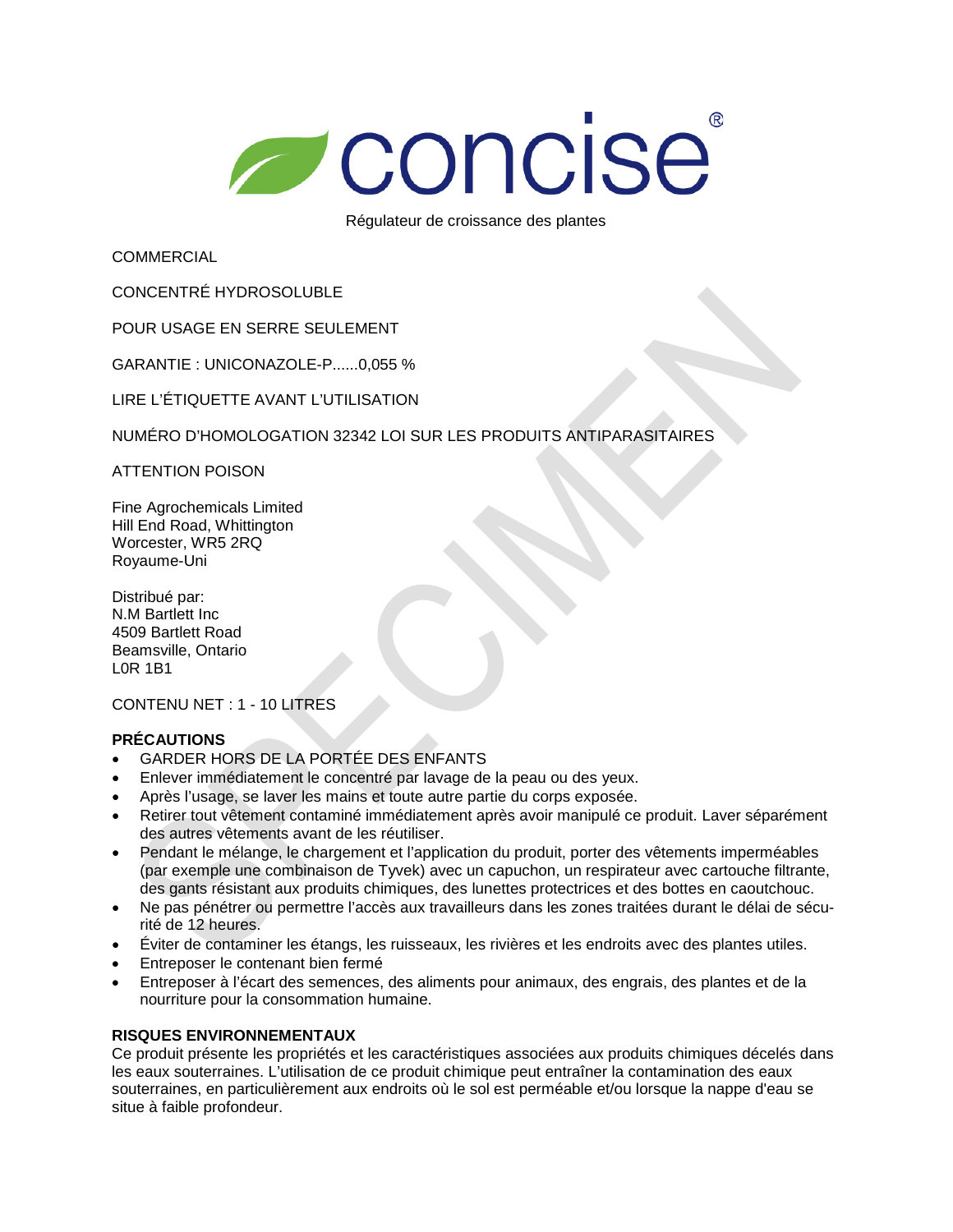### **PREMIERS SOINS**

**En cas d'ingestion** : Appeler un centre antipoison ou un médecin immédiatement pour obtenir des conseils sur le traitement. Faire boire un verre d'eau à petites gorgées si la personne empoisonnée est capable d'avaler. Ne pas faire vomir à moins d'avoir reçu le conseil de procéder ainsi par le centre antipoison ou un médecin. Ne rien administrer par la bouche à une personne inconsciente.

**En cas de contact avec la peau ou les vêtements** : Enlever tous les vêtements contaminés. Rincer immédiatement la peau à grande eau pendant 15 à 20 minutes. Appeler un centre antipoison ou un médecin pour obtenir des conseils sur le traitement.

**En cas d'inhalation** : Déplacer la personne vers une source d'air frais. Si la personne ne respire pas, appeler le 911 ou une ambulance, puis pratiquer la respiration artificielle, de préférence le bouche-àbouche, si possible. Appeler un centre antipoison ou un médecin pour obtenir des conseils sur le traitement.

**En cas de contact avec les yeux** : Garder les paupières écartées et rincer doucement et lentement avec de l'eau pendant 15 à 20 minutes. Le cas échéant, retirer les lentilles cornéennes au bout de 5 minutes et continuer de rincer l'oeil. Appeler un centre antipoison ou un médecin pour obtenir des conseils sur le traitement.

Emporter le contenant, l'étiquette ou prendre note du nom du produit et de son numéro d'homologation lorsqu'on cherche à obtenir une aide médicale.

Note pour le médecin: Renseignements d'urgence: composez le 1-800-892-0099.

**RENSEIGNEMENTS TOXICOLOGIQUES** : Administrer un traitement symptomatique.

### **AVIS À L'UTILISATEUR**

Ce produit antiparasitaire doit être employé strictement selon le mode d'emploi qui figure sur la présente étiquette. L'emploi non conforme à ce mode d'emploi constitue une infraction à la *Loi sur les produits antiparasitaires*. L'utilisateur assume les risques de blessures aux personnes ou de dommages aux biens que l'utilisation du produit peut entraîner.

# **MODE D'EMPLOI**

# **REMARQUES IMPORTANTES**

- Concise est un régulateur de croissance des plantes extrêmement actif. Éviter les doses excessives en prenant des précautions lors de la dilution ou de l'application du produit. Une dose excessive du produit peut causer un important ralentissement de la croissance ainsi que des effets défavorables possibles sur la floraison, l'apparence de la plante et sa valeur marchande. Éviter la dérive sur les espèces non ciblées.
- Appliquer sur des plantes en pleine croissance et bien arrosés. Ne pas mélanger avec des pesticides, des engrais ou des adjuvants.

# **PRÉCAUTIONS**

- POUR USAGE EN SERRE SEULEMENT
- Ne pas appliquer Concise d'une manière incompatible avec les recommandations de la présente étiquette.
- Ne pas utiliser dans les serres avec des planchers composés de sols sableux ou de loam sableux.
- Ne pas réutiliser la terre des plantes traitées avec Concise.
- Ne pas utiliser sur les géraniums de Bickell (*Geranium spp.*).
- Il est recommandé d'appliquer Concise le matin ou tard l'après-midi
- EMPÊCHER les effluents et le ruissellement contenant ce produit et provenant des serres de ne s'infiltrer dans les lacs, les cours d'eau, les étangs et autres étendues d'eau.
- Concise retarde l'allongement presque immédiatement après l'application. On peut souvent évaluer l'efficacité environ une semaine après le traitement.
- Pour les poinsettias et les chrysanthèmes seulement, si la réponse est inefficace après la première application dans les limites de la dose recommandée, répéter le traitement.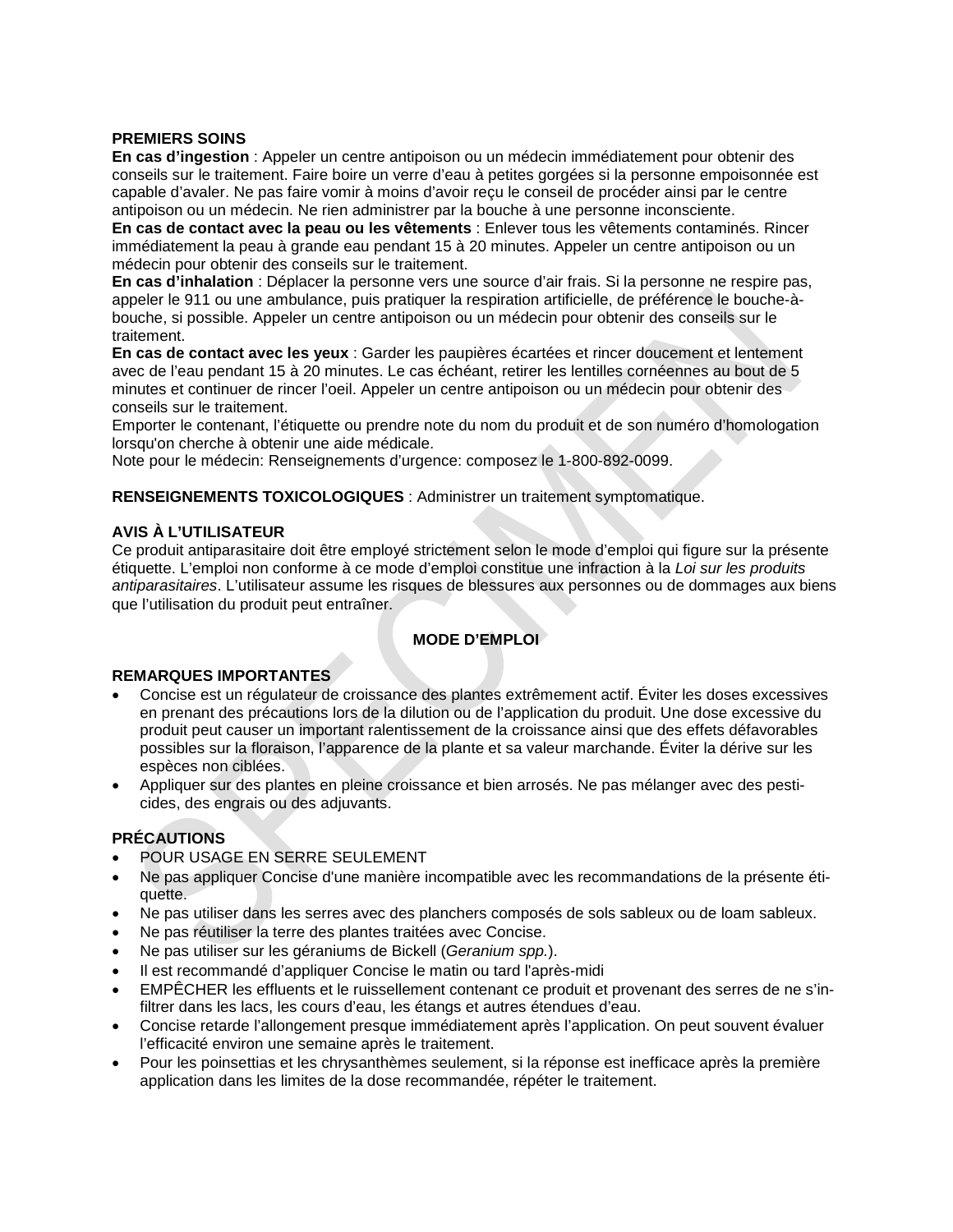- Il est possible que les plantes réagissent différemment au Concise, ce qui est attribuable à la surface de la plante en rapport avec la surface du sol.
- Dans les limites de la dose recommandées, les températures extrêmes peuvent influencer la réponse des plantes. Il peut être nécessaire d'utiliser une dose plus forte lorsqu'il fait chaud que lorsque la température est basse.
- Ne pas appliquer ce produit à l'aide d'un équipement de brumisation (portatif ou automatisé) ou à l'aide d'un nébulisateur manuel ou un appareil pneumatique.

### **RENSEIGNEMENTS GÉNÉRAUX**

Concise peut être utilisé pour réduire la hauteur de la plante en limitant l'élongation des entre nœuds grâce à l'inhibition de la synthèse de la gibbérelline. Ce produit retarde la croissance des poinsettias, des chrysanthèmes, des lis Pâques, et des espèces de géraniums et de plantes à massif. Diluer dans l'eau selon le mode d'emploi ci-dessous. Faire un traitement foliaire au moyen d'un pulvérisateur ordinaire. La dose efficace dépend grandement du volume d'application. Les doses recommandées se fondent sur un volume d'arrosage de 2 litres appliqué uniformément sur 10 mètres carrés de bâche. Pour de meilleurs résultats, on recommande une basse pression et de grosses gouttelettes.

Les facteurs culturaux et environnementaux, notamment le milieu de croissance, la gestion de l'eau/de l'engrais, la température, la lumière, les températures relatives du jour et de la nuit, et la composition de la serre influencent la réaction des plantes au produit Concise. Les personnes qui utilisent Concise pour la première fois devraient traiter un petit nombre des plantes à la plus faible dose recommandée. Ajuster les taux au sein de la gamme de doses recommandées selon les besoins pour le meilleur effet. La température peut avoir un effet important sur la réaction à toutes les doses. Dans les limites des doses recommandées, il peut être nécessaire d'utiliser une dose plus forte lorsqu'il fait chaud que lorsque la température est basse pour obtenir le même résultat.

Des essais avec Concise ont été entrepris sur un nombre limité de cultivars. La réponse des plantes au produit Concise est fortement influencée par le bagage génétique. Les producteurs doivent limiter le premier usage de Concise à un nombre restreint de plantes à la dose recommandée la plus faible, observer la réaction des plantes et ajuster les taux en conséquence.

### **POINSETTIA**

Appliquer Concise en pulvérisation foliaire lorsque les boutures atteignent 3,5 à 5,0 cm de longueur (environ 10 à 14 jours après le pincement). Utiliser un taux de 4 à 16 ml/L (2 à 8 ppm) et appliquer uniformément un volume d'arrosage de 2 litres par 10 mètres carrés de bâche. Appliquer un ou deux traitements à intervalles de 7 jours jusqu'à l'obtention des caractéristiques de croissance voulues. Le traitement peut diminuer faiblement la taille et le diamètre des bractées, de sorte que la floraison peut être retardée. Plusieurs applications au taux le plus bas de l'étiquette peuvent fournir une réponse plus satisfaisante. Un traitement tard en saison (après le début des journées courtes) peut avoir des effets négatifs sur la taille des bractées, la qualité des plantes et la valeur marchande. NE PAS APPLIQUER SUR DES POINSETTIAS APRÈS LE DÉBUT DES JOURNÉES COURTES.

### **CHRYSANTHÈMES**

Concise peut être appliquée aux chrysanthèmes en pot ainsi qu'aux chrysanthèmes rustiques. Appliquer en traitement foliaire 7 à 14 jours après le pincement, lorsque les boutures atteignent 3,5 à 5 cm de longueur. Utiliser un taux de 10 à 20 ml/L (5 à 10 ppm) et appliquer uniformément un volume d'arrosage de 2 litres par 10 mètres carrés de bâche. On peut effectuer un autre traitement 7 à 21 jours après la première application pour augmenter le taux de l'inhibition de la croissance.

Des applications multiplespeuvent être plus efficaces que la même quantité de produit appliqué dans un seul traitement. On peut appliquer une solution de 40 ml/L (20 ppm) dans un volume d'arrosage de 2 litres par 10 mètres carrés de bâche, mais NE PAS répéter le traitement après une pulvérisation de 20 ppm.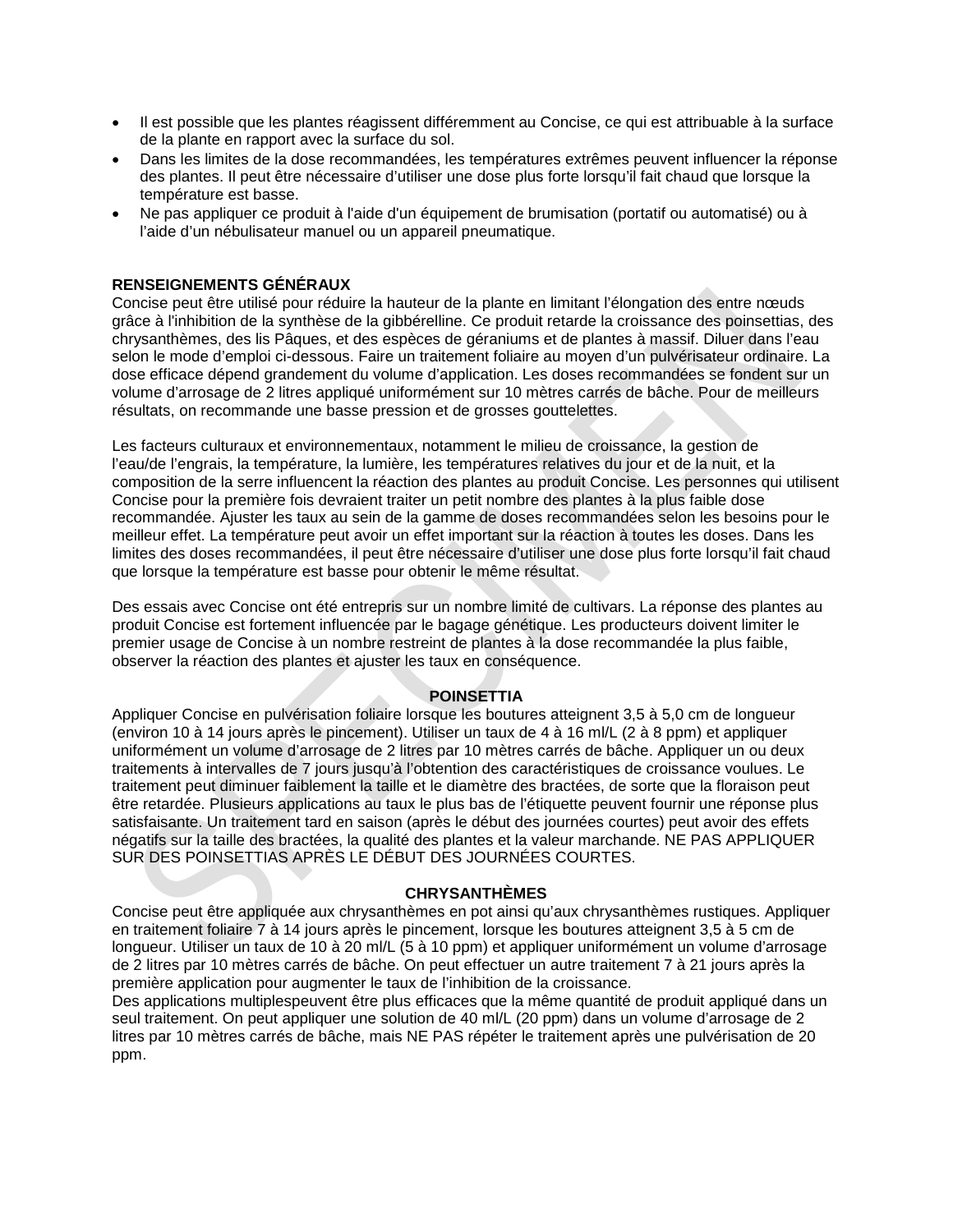# **LIS DE PÂQUES**

Appliquer Concise en traitement foliaire lorsque les pousses atteignent 7,5 cm de hauteur. Utiliser au taux de 6 à 60 ml/L (3 à 30 ppm) et appliquer uniformément un volume de 2 litres par 10 mètres carrés de bâche. On peut effectuer un autre traitement de 3 à 5 ppm 2 à 3 semaines après le premier traitement de 3 à 5 ppm. NE PAS faire d'autres traitements après une pulvérisation de plus de 5 ppm. Éviter de traiter en fin de saison. On n'atteindra pas la hauteur voulue après une application de Concise sur les lis de Pâques « Nellie White » cultivés selon un DIF de zéro ou négatif (les températures pendant la journée sont les mêmes ou plus basses que les températures pendant la nuit).

REMARQUE : Le traitement avec Concise des Plantes peut diminuer la quantité d'eau nécessaire dans les lis de Pâques.

# **ESPÈCES DE GÉRANIUMS ET DE PLANTES À MASSIF**

Appliquer en pulvérisation foliaire.

Espèces de géraniums et de plantes à massif pour lesquelles Concise est acceptable, avec mention des restrictions.

| Espèces-hôtes                                                                         | Dose acceptable<br>(ppm<br>uniconazole-P)*                                           | Nombre maximal<br>d'applications<br>acceptables**                                | Temps acceptable pour<br>appliquer (hauteur des<br>plantes)***                                                                                                                                                                                           |
|---------------------------------------------------------------------------------------|--------------------------------------------------------------------------------------|----------------------------------------------------------------------------------|----------------------------------------------------------------------------------------------------------------------------------------------------------------------------------------------------------------------------------------------------------|
| Plantes à massif                                                                      |                                                                                      |                                                                                  |                                                                                                                                                                                                                                                          |
| Célosie (Celosia plumosa)                                                             | $2,5$ à 10                                                                           | $\overline{2}$                                                                   | 5 à 10 cm de hauteur                                                                                                                                                                                                                                     |
| Coléus (Coleus sp.)                                                                   | $\overline{5a10}$                                                                    | 1                                                                                | 2 à 5 cm de hauteur                                                                                                                                                                                                                                      |
| Impatiens (Impatiens<br>walleriana ou I. balsamina)                                   | $2,5$ à 10                                                                           | $\overline{2}$                                                                   | 3 à 10 cm de hauteur                                                                                                                                                                                                                                     |
| Tagète (Calendula officinalis,<br>Tagetes erectus, T. patula, et<br>T. signata)       | $5$ à $15$                                                                           | $\overline{2}$                                                                   | 5 à 10 cm de hauteur                                                                                                                                                                                                                                     |
| Pensée (Viola wittrockiana)                                                           | 1à6                                                                                  | 1; si > 3 ppm a été<br>appliqué.<br>2; les deux<br>applications de 1 à 3<br>ppm. | 3 à 5 cm de hauteur                                                                                                                                                                                                                                      |
| Pervenche (Vinca minor)                                                               | $1\land 3$                                                                           | $\overline{2}$                                                                   | 5 à 10 cm de hauteur                                                                                                                                                                                                                                     |
| Pétunia (Petunia hybrida)                                                             | 10 à 30                                                                              | $\mathbf 1$                                                                      | 2 à 5 cm de hauteur                                                                                                                                                                                                                                      |
| Sauge (Salvia splendens, S.<br>horminum, S. farinacea, S.<br>coccinea, et S. sclarea) | $\overline{1}$ à 10                                                                  | $\overline{2}$                                                                   | 3 à 10 cm de hauteur                                                                                                                                                                                                                                     |
| Muflier des jardins<br>(Antirrhinum majus)                                            | 10 à 30                                                                              | 1; si >15 ppm a été<br>appliqué. 2; les deux<br>applications de 10 à<br>15 ppm.  | 5 à 10 cm de hauteur                                                                                                                                                                                                                                     |
| Violette (V. tricolor, V. cornuta,<br>et V. williamsii)                               | 1à <sub>5</sub>                                                                      | 1                                                                                | 2 à 5 cm de hauteur                                                                                                                                                                                                                                      |
| Géranium (Zonal:<br>Pelargonium hortorum, et<br>Lierre: Pelargonium peltatum)         | 2 à 4 si cultivées<br>à partir de<br>semence; 2 à 8<br>si reproduction<br>végétative | $\overline{2}$                                                                   | Utiliser 2 à 4 ppm sur les<br>géraniums de semence<br>lorsque les plantes<br>atteignent 5 à 16 cm de<br>hauteur. Pour les<br>géraniums de<br>reproduction végétative,<br>appliquer 2 à 8 ppm sur<br>les boutures après que<br>les racines sont établies. |